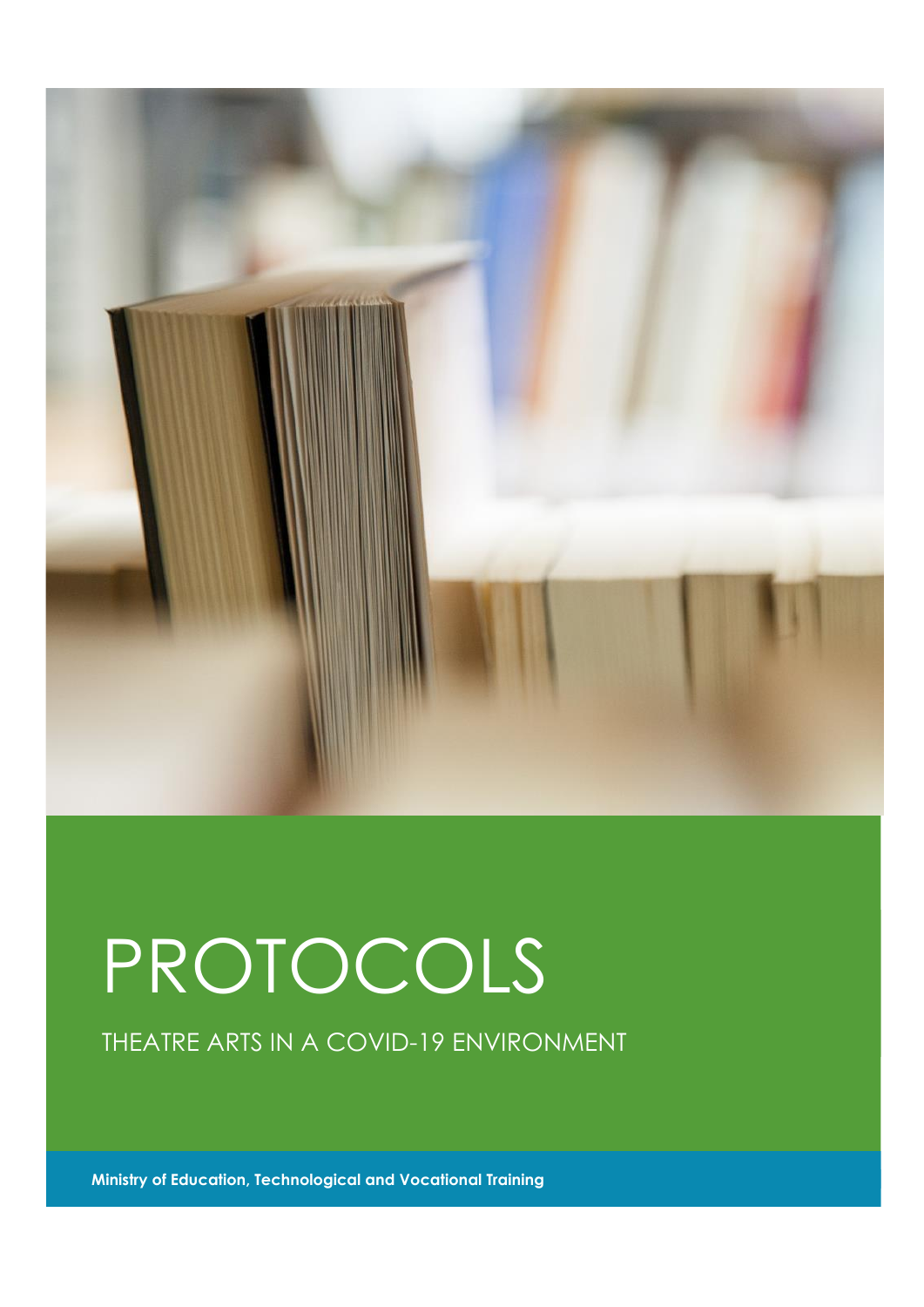

**The COVID-19 Pandemic and the resulting disruption in education, has caused a re-examination of many of the regular processes which would normally be used to facilitate learning in schools. Practical subjects like Theatre Arts have been impacted. The following represents a list of protocols to be considered in the teaching of Theatre Arts at the school level in a COVID-19 Environment. These protocols apply to whatever space is being used for Theatre Arts or for a Theatre Arts Production (Theatre Arts Room/ Classroom/ School Hall/ other designated space).** 

- Adhere to social distancing of three feet, as determined by Government protocols. If necessary and possible, divide large Theatre Art's classes into small work groups and place groups in separate rooms if possible. (There may also be implications for Team Teaching and or for Parent Support, in the organization of larger classes.)
- Sanitize students' hands upon entrance to the Theatre Arts class space and have an easily identifiable hand washing and or hand sanitizing station in the Theatre Arts room or production space.
- Everyone should be required to wear masks throughout class as determined by Government protocols.
- For rehearsals for practical assessments and for practical exams, students should be allowed to wear face shields, in lieu of masks, to facilitate good voice projection and diction, with social distancing being observed.
- Encourage students to bring their own marked water bottles.
- There must be no sharing of food, water or beverages among students.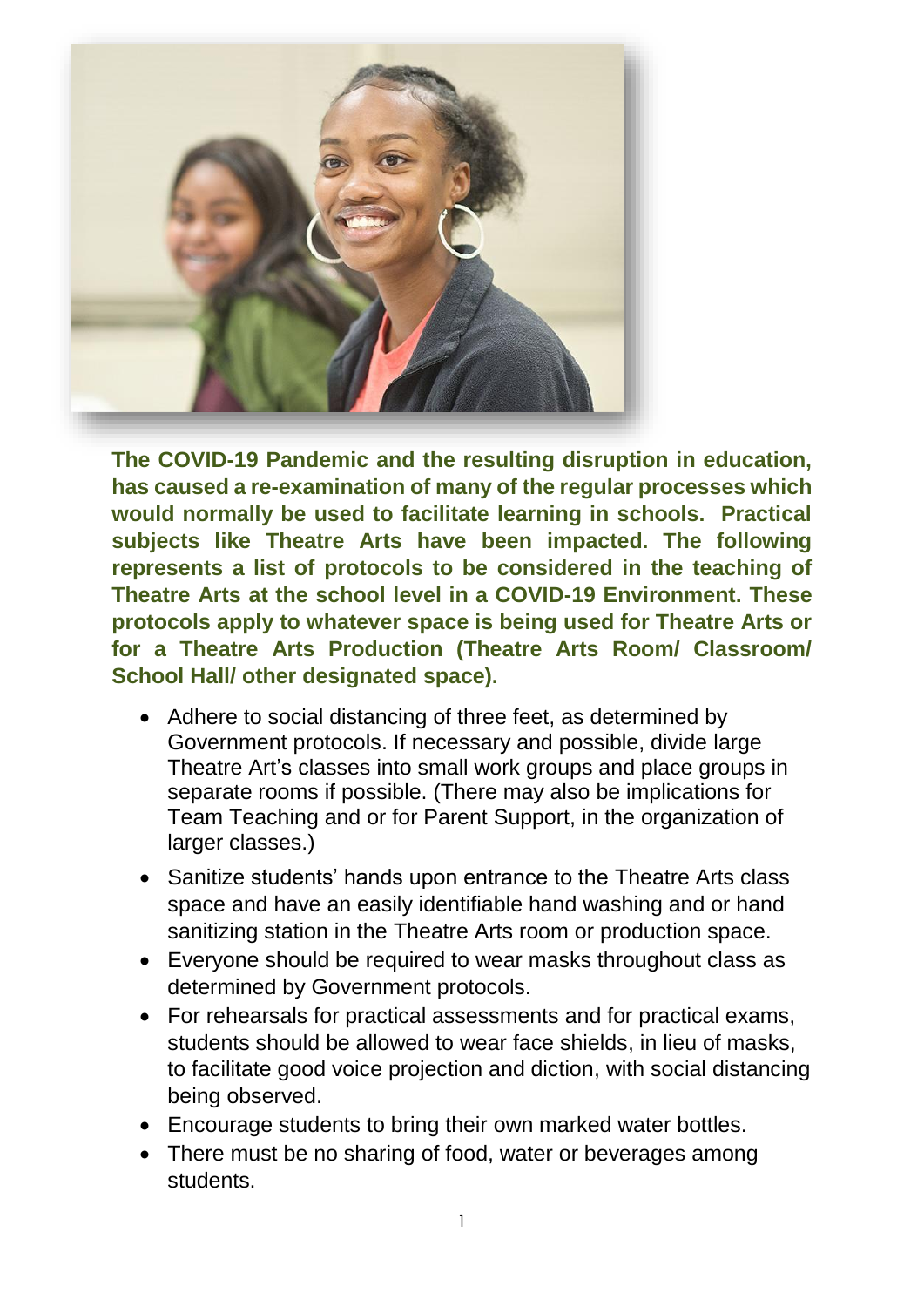- Wipe down or spray all surfaces—chairs, set pieces, props, rails, technical hardware, etc. before and after rehearsal, using CDCapproved disinfectants. (Schools will determine how this function is managed by janitorial staff).
- There must be no sharing of makeup, costumes, or wigs.
- Costumes and wigs should be sanitized after each rehearsal.
- Hold larger classes/rehearsals in the hall or a large outdoor space.
- Schedule staggered bathroom breaks to ensure social distancing guidelines are adhered to.
- Provide a hand-washing station if possible and or have hand sanitizer/rubbing alcohol readily available in the dressing rooms, Theatre Arts room, classroom/production area.
- Classrooms/ Theatre Arts Rooms, changing rooms and or production areas should be sanitized before and after rehearsals/classes, using approved disinfectants. (Schools will determine how this function is managed by janitorial staff).
- Students should not share any voice amplification equipment, if possible. When microphones are used, they must be sanitized afterwards. Headsets, sound and light boards (when used) should also be sanitized before and after each rehearsal per manufacturer instructions.
- In the event of special productions, minimise clustering of students not directly involved in a particular rehearsal by prohibiting the attendance of such students.
- Avoid unnecessary touching, movement or singing that might increase the transmission of aerosol droplets. Allow for solo singing in productions/plays as opposed to large groups and ensure that those singing or delivering lines are appropriately socially distanced.
- Provide scripts for each student where printed copies are used but digital sharing of scripts is preferred.
- Conduct technical rehearsals with the minimal number of students possible and adhere to social distancing for both performers and technical/stage teams.
- If a student complains of feeling unwell, send him/her to the Principal's office so that appropriate procedures can be followed.